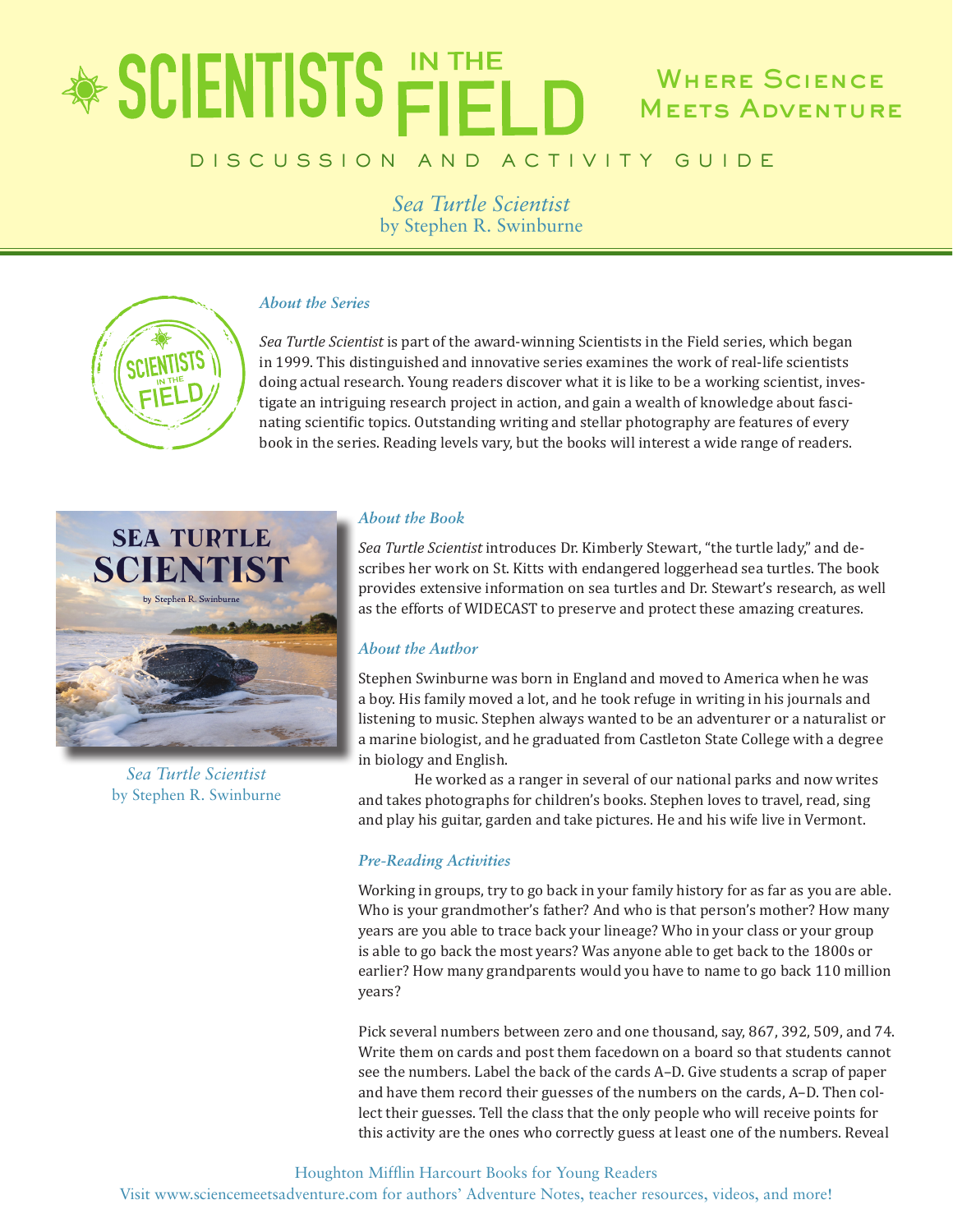the numbers on the card. Most likely no student will receive points. Discuss. Then examine the odds of winning one of the big multistate lotteries. Investigate how many tickets were sold and examine the ratio to the number of tickets sold and the number of winners. Compare these ratios with sea turtle survival rates and guessing random numbers between zero and a thousand. How many students would have to be in the class to make the odds likely to produce a student who guesses correctly?

Imagine working at a job in which you make \$1,000 for each project completed. However, you are forced to return \$999 back to your employer for each \$1,000 earned. Additionally, you are only able to complete about three projects each year and it could take more than a year before you earned your first \$1,000. These are horrible odds, but what circumstances would compel you to take such a job?

Brainstorm ideas why turtles and frogs have lasted longer on our planet than dinosaurs?

Dr. Kimberly Stewart is the only sea turtle scientist on St. Kitts, and her research is supported as part of the Wider Caribbean Sea Turtle Conservation Network. The word *network* implies that there are a lot of people involved. What other science-related jobs and volunteer work might there be in a sea turtle conservation network?

When researchers handle leatherback turtles, they wear gloves to keep from inadvertently infecting the turtles AND to keep them from getting an infection from the turtles. Do germs and disease have a factor in the leatherback turtle's (or any other animal's) ecological survival?

### *Applying and Extending Our Knowledge*

Look back at the pre-reading activity in which students in a class attempted to guess random numbers between zero and a thousand. In that activity, students predicted how many students would have to be in the class to lower the odds enough for a student to guess the correct number.

• Find out how many fertile eggs the average female leatherback turtle lays. Find out the estimated world population of leatherback sea turtles. Determine the male/female ratio of leatherback sea turtles. Record the average life span of a leatherback and then make a prediction for how many sea turtles will die each year. Knowing that only one egg in a thousand will survive, how many eggs would leatherback turtles have to lay each year to sustain the current population numbers? How many would be needed to increase the population by ten percent?

- Are there enough breeding female turtles to sustain the current population?
- Research the leatherback turtle range. If the numbers decrease by, say, five percent, what does this mean in terms of sustaining the population? Write a population forecast prediction. Be sure to include speculation on the ability of leatherback turtles to find a mate within the leatherback sea turtle range.
- Make a graph or a poster showing three (or more) scenarios of eggs and survivors that reflect the likely data for sustaining the current population, increasing the population by a given percent, and decreasing the population by a given percent.
- What is the point of all the yolkless eggs laid by the leather back turtles in terms of their long-term survival? Is there any other possible explanation other than aerating the nest and creating "wiggle room"?

### Common Core Connections

CCSS.ELA-Literacy.WHST.6-8.7 Conduct short research projects to answer a question (including a self-generated question), drawing on several sources and generating additional related, focused questions that allow for multiple avenues of exploration.

CCSS.ELA-Literacy.RI.6.7 Integrate information presented in different media or formats (e.g., visually, quantitatively) as well as in words to develop a coherent understanding of a topic or issue.

CCSS.ELA-Literacy.RST.6-8.7 Integrate quantitative or technical information expressed in words in a text with a version of that information expressed visually (e.g., in a flowchart, diagram, model, graph, or table).

CCSS.ELA-Literacy.RH.6-8.7 Integrate visual information (e.g., in charts, graphs, photographs, videos, or maps) with other information in print and digital texts.

Swinburne states on page 7 that leatherback sea turtles have "the perfect hydrodynamic form."

• Design and, if possible, build turtle boats in the shape of a leath-

### Houghton Mifflin Harcourt Books for Young Readers Visit www.sciencemeetsadventure.com for authors' Adventure Notes, teacher resources, videos, and more!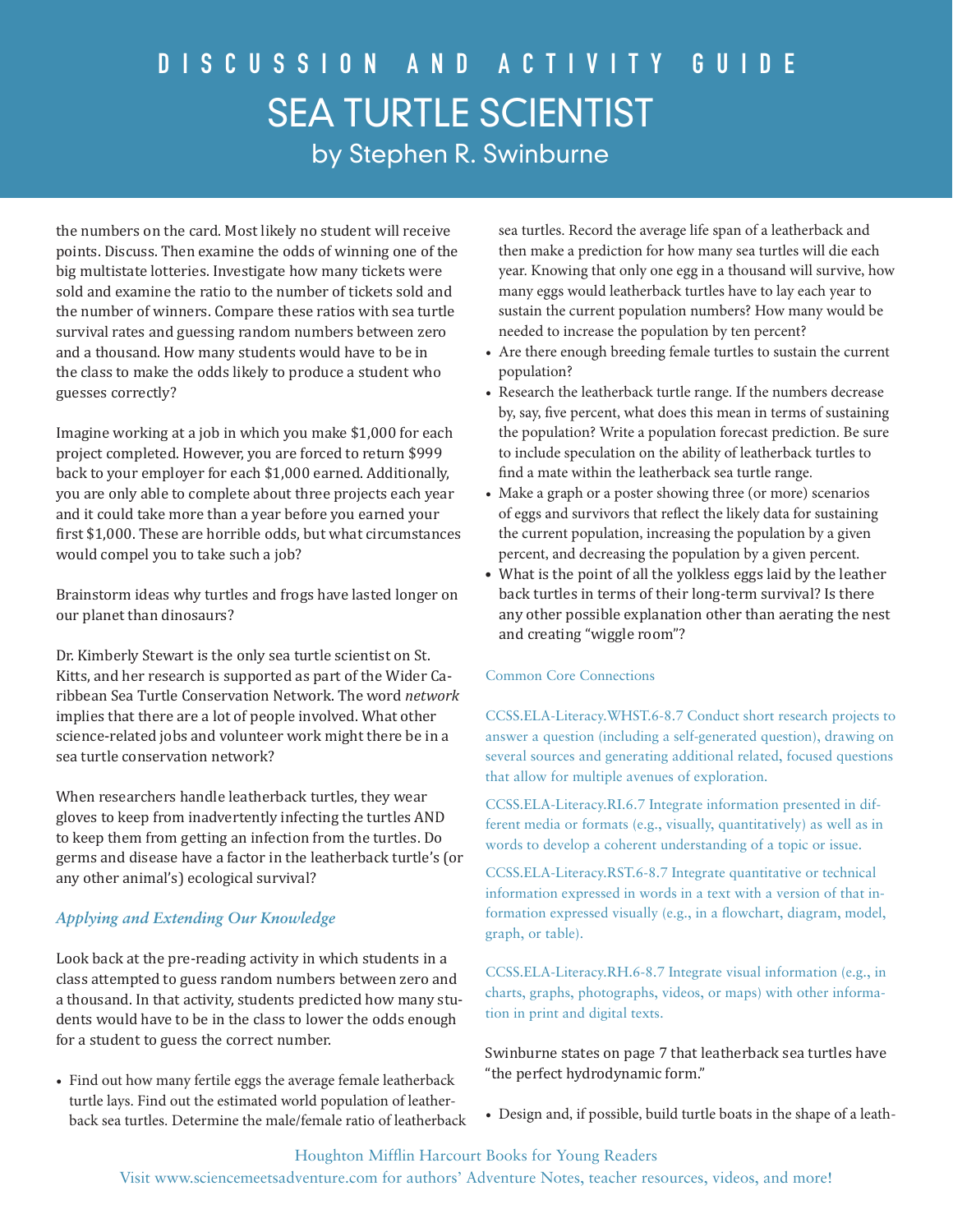erback sea turtle.

- Bring in toy boats or even small rowboats or canoes or kayaks and compare them to a leatherback turtle. What design principles are shared among the boats and the leatherback sea turtles?
- Bring in pictures of other types of sea craft, especially pictures of racing yachts that participate in events such as America's Cup, and compare these pictures to the leatherback sea turtle design.
- While the shape of the leatherback sea turtle contributes to its success in the ocean, there are other factors that make the leatherback sea turtle a powerful swimmer. What are these other factors, and do ship builders and boat designers or swimmers incorporate any of these factors to help boats or swimmers move through the water more swiftly? Use this information and the leatherback sea turtle form to suggest improvements that could be applied to a rowboat or a raft or some other type of water vehicle? Could we use this information to improve wetsuits or swimsuits or swimming accessories, such as goggles or fins?

The "Sea Turtle Facts" sidebar on page 3 provides a small glimpse at the world of sea turtles but does not mention other species. In chapter two we learn that there are seven species of sea turtles. Many of us, however, may not have a clear mental picture of sea turtles and may confuse turtles we see swimming in ponds to the loggerheads, greens, hawksbills, Kemp's ridleys, olive ridleys, flatbacks, and leatherbacks.

- Prepare an online presentation defining the word *turtle* and showing viewers representatives of all the different types of turtles, land and sea.
- In the presentation, make sure to explain the difference between turtles like snapping turtles and leatherback sea turtles.
- Make a map showing where various types of turtles live, including sea turtle ranges.
- Make a set of cards showing the types of turtles, their range, what they eat, threats to the various turtles, and other facts.
- Prepare a poster or an online presentation distinguishing sea turtles from land turtles and tortoises.
- Prepare a Venn diagram showing what sea turtles hold in common with other turtles and tortoises, and how they differ.

### Common Core Connections

CCSS.ELA-Literacy.WHST.6-8.7 Conduct short research projects to

answer a question (including a self-generated question), drawing on several sources and generating additional related, focused questions that allow for multiple avenues of exploration.

CCSS.ELA-Literacy.RI.6.7 Integrate information presented in different media or formats (e.g., visually, quantitatively) as well as in words to develop a coherent understanding of a topic or issue.

CCSS.ELA-Literacy.RST.6-8.7 Integrate quantitative or technical information expressed in words in a text with a version of that information expressed visually (e.g., in a flowchart, diagram, model, graph, or table).

CCSS.ELA-Literacy.RH.6-8.7 Integrate visual information (e.g., in charts, graphs, photographs, videos, or maps) with other information in print and digital texts.

The Wider Caribbean Sea Turtle Conservation Network (WIDECAST) is a network of biologists, fisheries, and wildlife officers, educators, and community leaders (p. xii). We know that Dr. Kimberly Stewart is one of the sea turtle scientists involved.

- Investigate what other science work is done by WIDECAST. What types of scientists are a part of it?
- How do the various officers, biologists, educators, and community leaders cooperate?
- Prepare an oral report using online and other resources (including, but not limited to, Skype interviews, videos, pictures, graphics, artifacts, etc.) to explain to the class the entire scope of the work done by WIDECAST, with special emphasis on the way in which Dr. Stewart fits into the picture.
- Prepare a map slide showing the location of all the countries that are members of WIDECAST.

In the information about WIDECAST, we read, "'All conservation, in my opinion, is local,' says Karen, 'and while this is not to say that national laws, regulations, and codes of conduct aren't essential, the truth is that sea turtles live or die every day as a result of decisions made by fishermen, coastal landowners, and others who encounter them.'"

• Prepare a mock trial of a fisherman who sees one hundred pounds of meat swimming away and kills the critically endangered sea turtle to feed his starving family. Assign a prosecution team, a defense team, and a judge, and have the rest of the class serve as the jury.

Houghton Mifflin Harcourt Books for Young Readers

Visit www.sciencemeetsadventure.com for authors' Adventure Notes, teacher resources, videos, and more!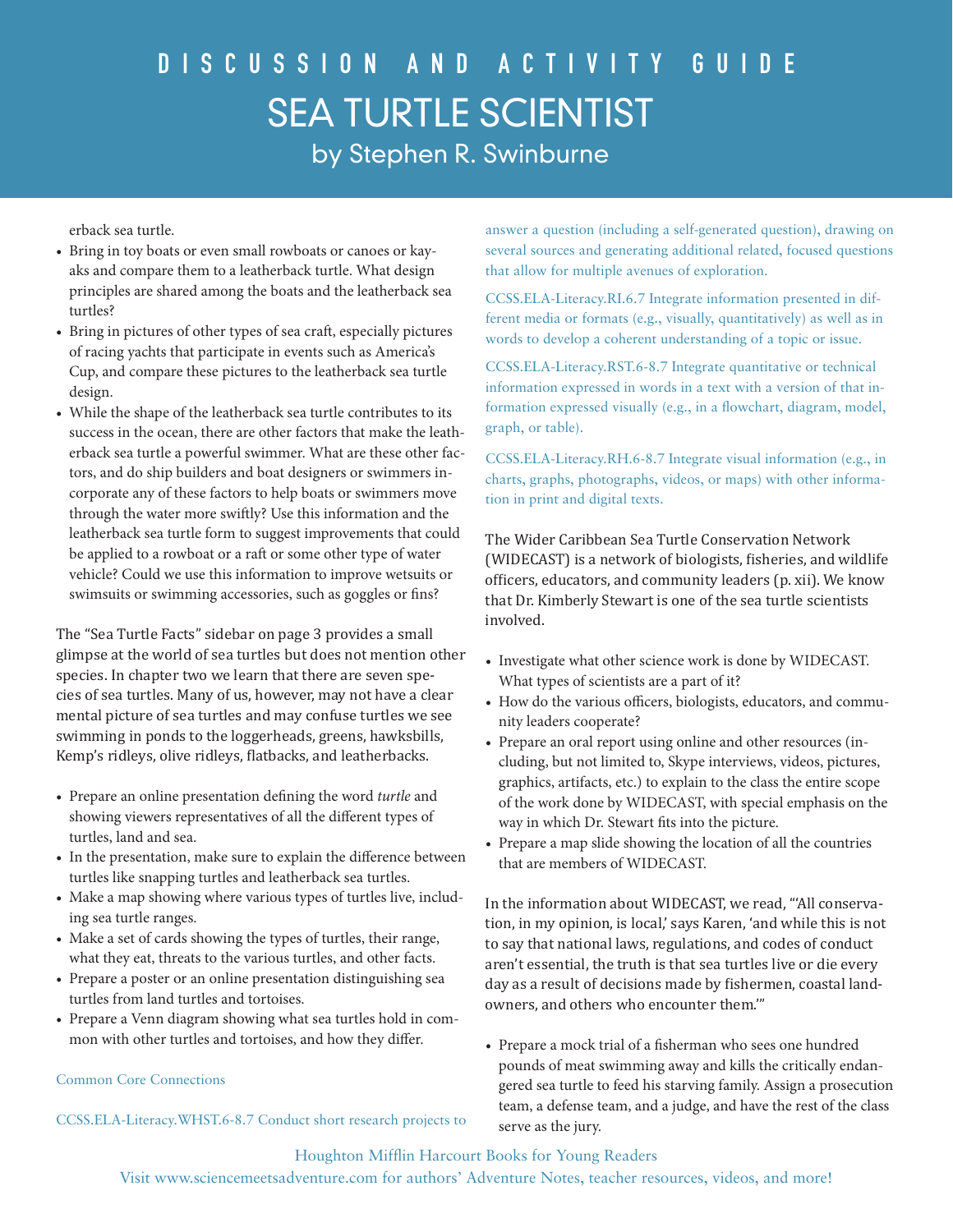• You may wish to have a few students serve as local reporters, foreign reporters, and reporters from various organizations (such as PETA) that have very different perspectives.

### Common Core Connections

CCSS.ELA-Literacy.WHST.6-8.7 Conduct short research projects to answer a question (including a self-generated question), drawing on several sources and generating additional related, focused questions that allow for multiple avenues of exploration.

CCSS.ELA-Literacy.RI.6.7 Integrate information presented in different media or formats (e.g., visually, quantitatively) as well as in words to develop a coherent understanding of a topic or issue.

CCSS.ELA-Literacy.SL.7.4 Present claims and findings, emphasizing salient points in a focused, coherent manner with pertinent descriptions, facts, details, and examples; use appropriate eye contact, adequate volume, and clear pronunciation.

CCSS.ELA-Literacy.SL.7.5 Include multimedia components and visual displays in presentations to clarify claims and findings and emphasize salient points.

CCSS.ELA-Literacy.RH.6-8.7 Integrate visual information (e.g., in charts, graphs, photographs, videos, or maps) with other information in print and digital texts.

Create a picture glossary of the animals (and, if you're adventurous, plants too) that are found on St. Kitts.

- Indicate which ones, if any, are found only in the Caribbean; map the locations where others are found.
- Include scientific name, common name, range, physical description, habitat description, diet, and any noteworthy facts (about behavior or endangered status, etc.).
- Group animals by families and then alphabetically by scientific name.

Theophilus Taylor once caught 58 sea turtles that he hauled to the shore, decapitated, and butchered. For nearly ten years he made his living catching, killing, and selling sea turtle meat.

• How do people change long-standing traditions and habits? How would we begin to change eating habits in this country so that we eventually no longer consumed something popular, such as hamburgers? Make a list of the pros and cons for moving our country from eating say, turkey for Thanksgiving and replacing it with something else—say, rabbit or something vegetarian. Is comparing leatherback sea turtle hunting to eating hamburgers or turkey a fair comparison? Debate whether or not there is any truth to this sort of comparison.

• Could you live three weeks without cell phones, social media, Internet, television, radio, or any other communication device? What circumstances would have to be present to force us even consider the fact that we might need to change our behavior? (Note: the attempt is to have students discuss ways to see the need to change an accepted behavior in the first place and then HOW to change that behavior.)

#### Common Core Connection

CCSS.ELA-Literacy.WHST.6-8.7 Conduct short research projects to answer a question (including a self-generated question), drawing on several sources and generating additional related, focused questions that allow for multiple avenues of exploration.

CCSS.ELA-Literacy.RI.6.7 Integrate information presented in different media or formats (e.g., visually, quantitatively) as well as in words to develop a coherent understanding of a topic or issue.

CCSS.ELA-Literacy.RST.6-8.7 Integrate quantitative or technical information expressed in words in a text with a version of that information expressed visually (e.g., in a flowchart, diagram, model, graph, or table).

CCSS.ELA-Literacy.RH.6-8.7 Integrate visual information (e.g., in charts, graphs, photographs, videos, or maps) with other information in print and digital texts.

CCSS.ELA-Literacy.SL.6.1 Engage effectively in a range of collaborative discussions (one-on-one, in groups, and teacher-led) with diverse partners on grade 6 topics, texts, and issues, building on others' ideas and expressing their own clearly.

On page 20 we read, "Tourists are drawn to island-made jewelry, and we soon realized that broken and discarded glass could be a source of income to help pay the sea turtle fishermen." Often endangered animals are killed and eaten by people who do not see any other way to acquire the resources needed to make any other choice. Dr. Stewart says a bit later that selling jewelry by itself will not end the turtle harvest, but will be a factor in limiting it.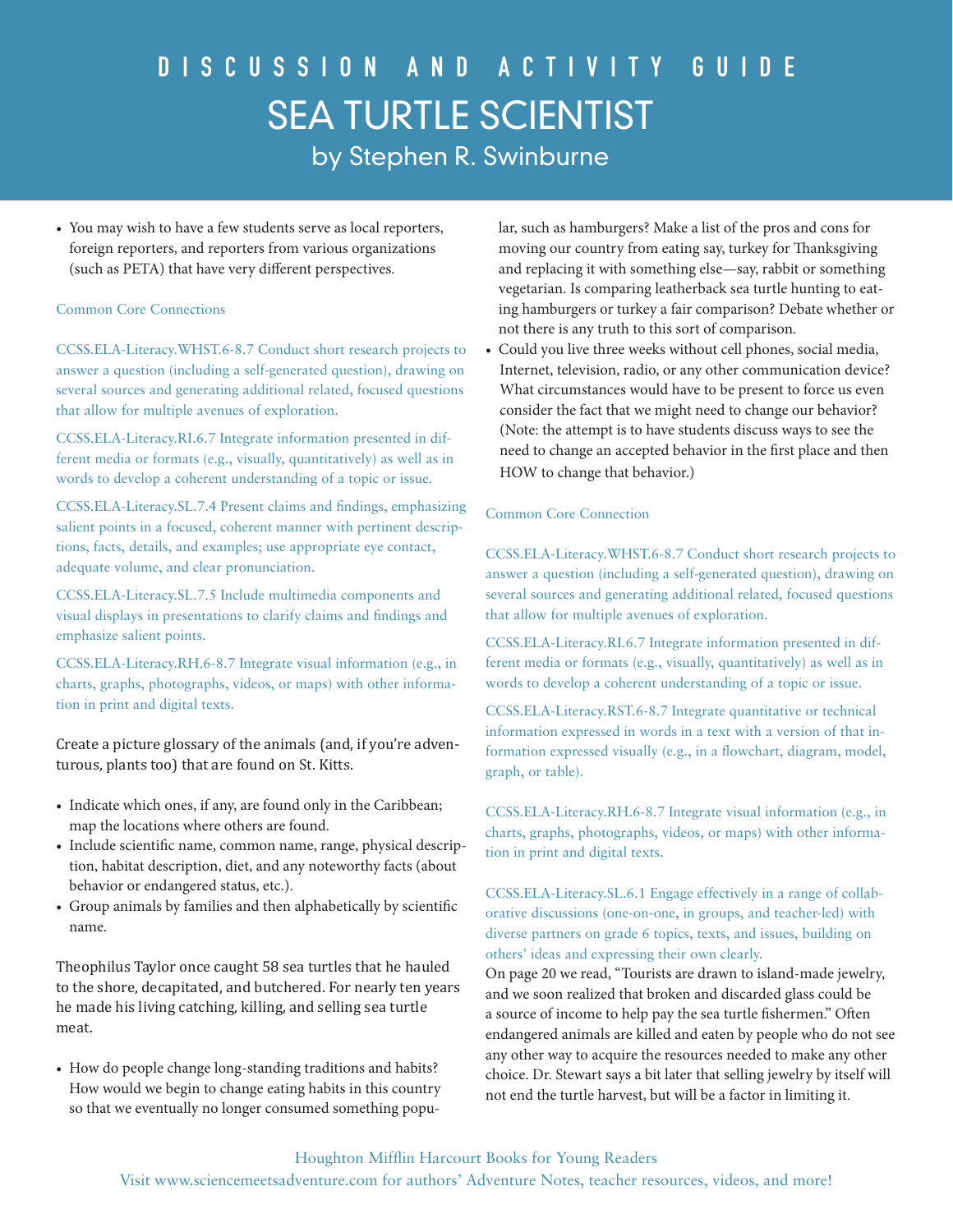- The people on St. Kitts looked for sources of inexpensive materials to use for art that could be sold. Look around your school. Do you have too much Styrofoam? Too many plastic bottles? Find an abundant resource that is currently seen as trash or as something not worth much. Create art projects from these items to display in the classroom.
- Adopt an endangered animal that is in your area, or adopt leatherback sea turtles. Use the artwork from recycled products to sell at school events. Donate the money to an organization working with your adopted animal or to an organization like WIDECAST.

#### Common Core Connections

CCSS.ELA-Literacy.SL.6.5 Include multimedia components (e.g., graphics, images, music, sound) and visual displays in presentations to clarify information.

In chapter 6 we read that scientists do not have a clue where newly hatched leatherback sea turtles go once they reach the waves.

- Write and illustrate a speculative children's picture book postulating various theories about the hatchling's journey.
- Create an interpretive dance or a soundtrack that evokes the drama of the hatchling's journey, keeping in mind that the odds are not good for the young turtles.
- Visit an elementary school and share the science behind leatherback sea turtles and then share your books, music, or theatrical show. Make sure to find and use WIDECAST's Sun, Sand & Sea Turtle curriculum in planning your presentation.

### Common Core Connections

CCSS.ELA-Literacy.SL.6.5 Include multimedia components (e.g., graphics, images, music, sound) and visual displays in presentations to clarify information.

CCSS.ELA-Literacy.W.6.3 Write narratives to develop real or imagined experiences or events using effective technique, relevant descriptive details, and well-structured event sequences.

CCSS.ELA-Literacy.W.6.4 Produce clear and coherent writing in which the development, organization, and style are appropriate to task, purpose, and audience.

On page 22 we learn that leatherback sea turtles eat jellyfish and are not bothered by their stinging toxins. Earlier we learn that leatherback sea turtles ingest plastic (as well as getting trapped in gill nets and more) (p. 14–15).

- Take plastic bags and plastic wrap and build jellyfish models out of them. Use the picture on page 43 as a model. Put them in a swimming pool or large water container. Then look at real videos of jellyfish.
- Find pictures of other common jellyfish that the leatherback sea turtles consume. Use plastic to make models of these jellyfish.
- Go to the library and research how long the plastic you used to make your models would take to break down in salt water. Take a look at a book like *Tracking Trash* by Loree Griffin Burns (another Scientist in the Field book) and read until you have an idea of how much plastic is in the ocean. Is it easier to understand how easy it would be for a turtle to mistake plastic floating in the water for a food source?

#### Common Core Connection

CCSS.ELA-Literacy.WHST.6-8.7 Conduct short research projects to answer a question (including a self-generated question), drawing on several sources and generating additional related, focused questions that allow for multiple avenues of exploration.

CCSS.ELA-Literacy.RI.6.7 Integrate information presented in different media or formats (e.g., visually, quantitatively) as well as in words to develop a coherent understanding of a topic or issue.

CCSS.ELA-Literacy.W.6.9 Draw evidence from literary or informational texts to support analysis, reflection, and research.

On page 49 there is a "Turtle-Watching Toolkit."

- Think about the various animals in your area that elementary students would enjoy watching. Using the toolkit on page 49 as a model, develop a toolkit that your class could share with younger students that would help them understand the procedures of doing field research and make watching the chosen animal more enjoyable.
- Perhaps your class could write a grant to fund several of these kits for various classrooms in your area.

#### Common Core Connection